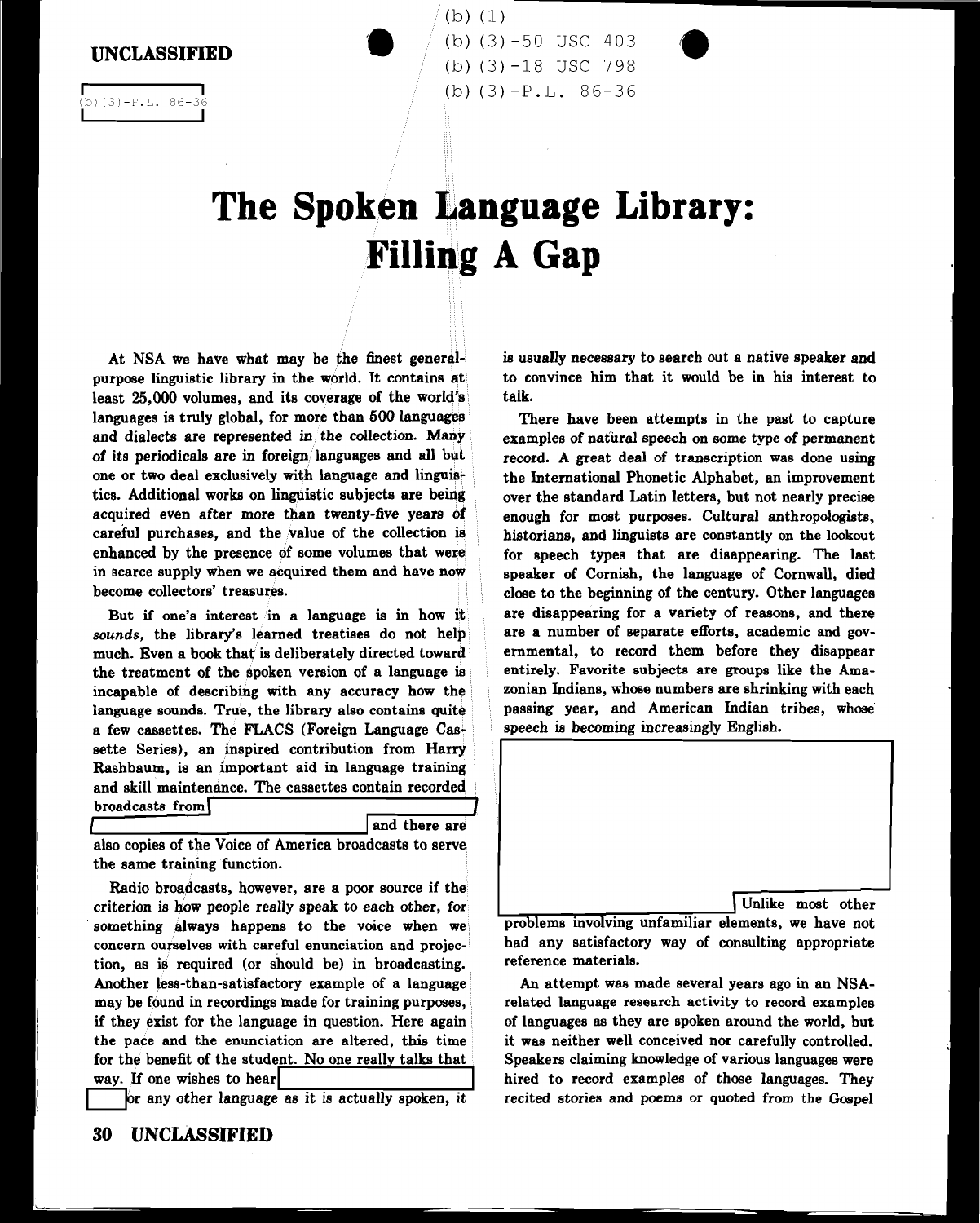or the Koran. Just think of what happens to your speech when you recite "The boy stood on the burning deck," or when you intone a passage from Genesis. Besides, if the speaker claimed several dialects of a language, he was encouraged to record them all. More often than not, his command of dialects other than that spoken in childhood would be less than satisfactory. The results of all these efforts are, unfortunately, of little value.

What is needed is a kind of snapshot of how people actually use their language in their daily lives, in conversation, in the country of interest. The speech should be natural, free-flowing and unselfconscious.

## it appears to be more important that

the speech be authentic and representative of the people and their culture. Ideally, someone with a tape recorder should traverse each country, capturing examples of speech to provide a complete picture of the social, economic, regional, educational, and occupational variations for each language and dialect. While such an encyclopedic approach would certainly be sound academically, it just wouldn't be defensible as an investment for NSA.

What we need is an information resource designed both to fill a gap in our knowledge and yet practical enough to justify the necessary effort and investment.

we should have a set of conversations, reasonably hi-fi in quality, accompanied by transcriptions and translations. And the building of such a library of recordings is under way and has been since early in 1980.

How many languages will the library contain? Dr. Ladefoged, head of the Phonetics Laboratory at UCLA, estimates that there are about 8,000 spoken languages in the world. But that number may easily be challenged, since no one really knows how to count languages. If we were recording English, for example, would we consider the speech of a Vermonter and a Georgian as the same, or should we record them separately and label one American English (New England) and the other American English (Deep South)? It's all very well to say that if dialects are mutually intelligible, they should be classed together, and if not, they should be regarded as distinct languages. Intelligible to whom?

 $(b)$   $(1)$ (b) (3) -50 USC 403 (b) (3)-18 USC 798 (b)  $(3) - P.L. 86-36$ 

## **UNCLASSIFIED**

In spite of these uncertainties, the collecting of tapes, transcripts, and translations that will make up .the Spoken Language Library is under way. Using the services of a contractor to recruit and pay the speakers, we have made about 30 recordings as of this writing. The ground rules call for two speakers, both of whom must have the language as a mother tongue, both preferably only recently out of their native land to avoid the inevitably contaminating influence of English. Ideally we should record as many as five different pairs of speakers to diminish the influence of individual speech mannerisms and to allow male-male, malefemale, and female-female pairs of speakers. In most societies these pairings will elicit quite different speech patterns.

The subjects are placed in separate rooms and converse for ten to twelve minutes over a speciallyconstructed telephone-microphone setup that permits them to speak to each other and simultaneously to record on a two-channel tape recorder. By eliminating gestures and other nonverbal signals characteristic of fa¢e-to•face conversations, and by limiting audio contact to that which is transmitted by the telephone, we are able to capture the entire communication on tape. Also, whatever shyness or self-consciousness the speakers might experience by talking into a microphone appears to be quickly dispelled by the comfortable familiarity of the telephone, a device that seems to provide a natural setting, even a stimulus, for freefiowing speech. After the purpose of the project is explained and the subjects dismiss their lingering suspicions about the possibly harmful effects of allowing themselves to be recorded, most throw themselves into the project with enthusiasm and pride, and the conversation flows after perhaps one or two minutes of hesitation while topics are raised and discarded.

Occasionally the process goes less smoothly, as when one subject, stationed at the was reluctant to record via the telephone. He said he would prefer a face-to-face discussion with his conversation partner, a young and pretty student from George Washington University. (Perhaps I was wrong in assuming that he was suspicious of the phones—she was good to look at.) But after I pointed out to him that the phones didn't go anywhere except between the speakers, and that being in separate rooms meant that *all* the communication had to be of the spoken, and therefore